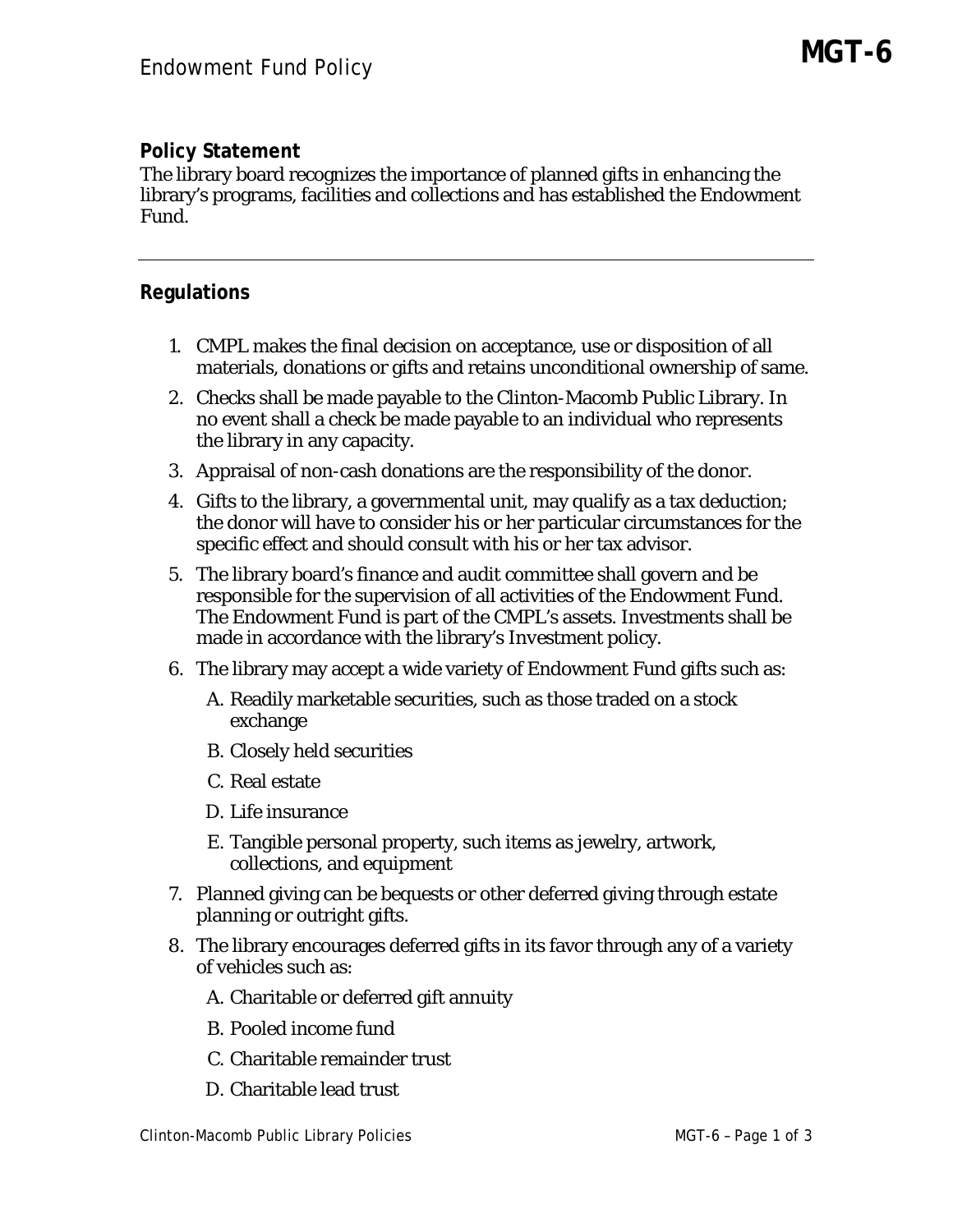- E. Bequest
- F. Retained life estate
- 9. The library or its agent shall not act as a personal representative or executor for a donor's estate or as a trustee of a charitable remainder trust.
- 10. An Endowment Fund gift may be any vehicle by which assets are transferred to the CMPL directly by the donor or by the donor's agent upon the death of the donor. The assets may be in any form, such as cash, securities, personal property, or real property and should identify the CMPL as the beneficiary.
- 11. Endowment Fund gifts may be of two general types:
	- A. *Unrestricted*: These are gifts with no specific donor requirements or restrictions as to how they are to be used. Expenditures of these funds are made at the discretion of the library's finance and audit committee for purposes consistent with the mission of the library.
	- B. *Restricted*: These are gifts for specific objectives or interests of the donor and acceptable to the CMPL. These gifts may be in response to a specific request or unsolicited. They may be directed toward and used for special purposes, such as programs, building and grounds, equipment or library materials.
- 12. Endowment Fund gifts may also express the following:
	- A. *Designated as currently expendable*: In the absence of specific donor or finance and audit committee instructions to the contrary, all gifts are considered to be available for current expenditures.
	- B. *Designated as a quasi-endowment*: Gifts between \$1,000 and \$4,999 may be directed to a named, quasi-endowment fund. Gifts will be treated as a permanent fund except that the finance and audit committee, by special deliberation or in response to donor instructions, may direct the withdrawal and expenditure of some or all of the corpus at some future time. Quasi-endowment funds will be added to the Endowment Fund's general fund.
	- C. *Designated as a true endowment*: Donors may direct that a gift be placed into a permanent fund, the corpus of which may not be withdrawn. Gifts of over \$5,000 may be used to set up a named, true endowment.
- 13. Donor Recognition
	- A. The library will provide written acknowledgment to the donor which clearly describes the nature of the gift.
	- B. Unless anonymity is specifically requested and with full respect for donor privacy: